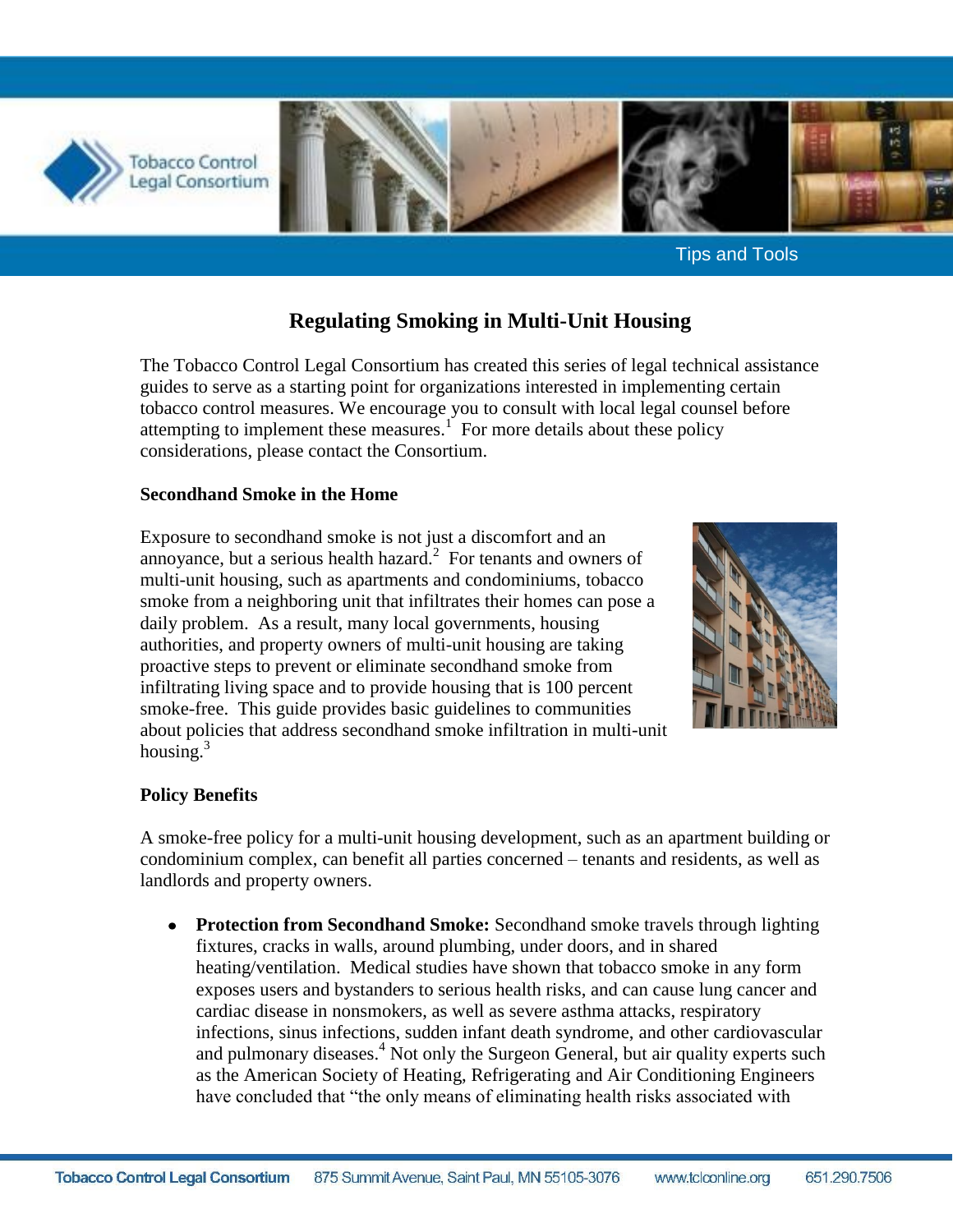indoor exposure is to ban all smoking activity."<sup>5</sup> The most important benefit of a smoke-free housing policy is that it enables tenants, employees, and other visitors to breathe air free of hazardous secondhand smoke.

- $\bullet$ **Market Advantage:** Resident surveys show that a growing number of tenants and owners are seeking smoke-free housing, and are willing to pay more to ensure their home environments are smoke-free.<sup>6</sup> Apartments and condominiums and townhouses that smell of tobacco smoke are harder to rent and sell.
- **Reduced Costs:** Smoke-free housing policies can save landlords and property owners excess building maintenance costs, because cleaning and replacement expenses are significantly higher in units with smoking tenants. Depending on the length of residency and amount of smoking in a unit, the costs for cleaning or repainting walls; cleaning or replacing carpets, drapes, appliances and fixtures exposed to smoke; or replacing floors and countertops burned by cigarettes, can add hundreds, even thousands of dollars to unit turnover costs.<sup>7</sup>
- **Reduced Fire Risk**: The use of cigarettes and other combustible tobacco products is a leading cause of residential building fires.<sup>8</sup> A smoke-free policy reduces the risk of fire and provides increased safeguards to tenants and their property. Moreover, some insurance companies offer owners of smoke-free multi-unit buildings discounts or credits on fire, life and property insurance.<sup>9</sup>
- **Positive Modeling:** Multi-unit housing developments are often highly visible within a community. Thus, when a development adopts a smoke-free policy, the public, local government and organizations learn of the advisability of such a policy, and may be encouraged to adopt similar measures in other settings. Moreover, since children and youth often reside in multi-unit housing developments, a smoke-free policy can help reduce youth initiation through positive modeling behavior.
- Legal Liability: With the rise of smoke-free housing policies has come an increased awareness of the legal liability of landlords, management companies, condo associations, co-op owners and smokers to tenant and resident claims brought to prevent the infiltration of smoke.<sup>10</sup> Lawsuits related to secondhand smoke exposure in housing include claims based on legal theories such as nuisance, warrant of habitability, and quiet enjoyment.<sup>11</sup> In addition, tenants with pre-existing physical conditions aggravated by secondhand smoke may file complaints under disability laws, such as the Fair Housing Act.<sup>12</sup> A smoke-free policy can thus benefit property owners who might otherwise be subject to legal claims from tenants about secondhand smoke exposure.

# **Policy Elements**

An effective smoke-free housing policy typically includes the following elements:

- An introduction that explains the policy's purpose.
- Clear, consistent definitions of important terms, such as "smoking," "premises," and "common area," to help ensure that the policy is interpreted, implemented, and enforced in ways that effectively protect the entire housing community.
- Description of who must comply, such as residents, guests and business visitors.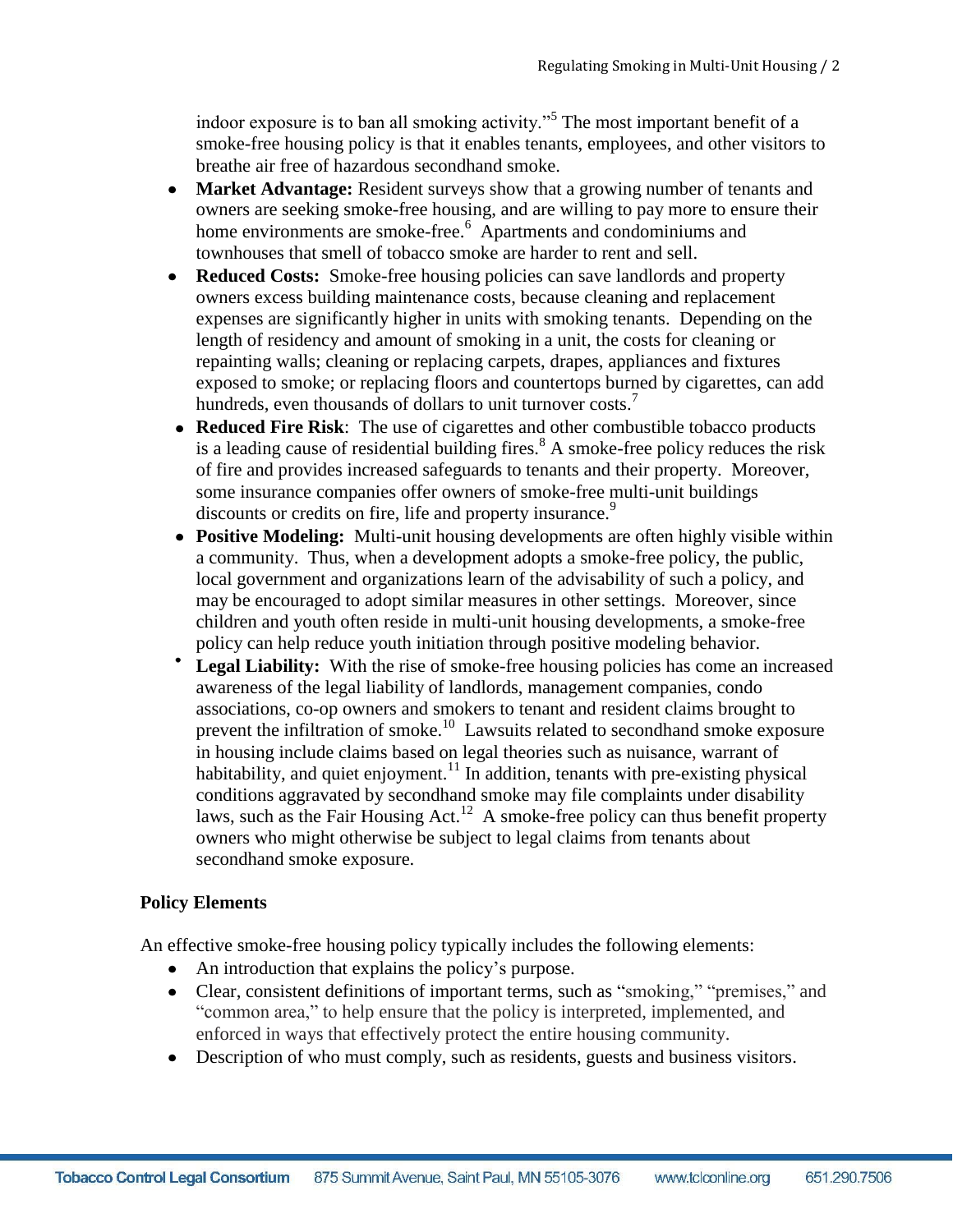- Disclaimers that the landlord is not acting as a guarantor of the policy. This provision helps protect landlords of smoke-free buildings from claims brought by residents injured as a result of policy violations unknown to the landlord.
- A provision allowing one resident to bring a claim directly against another resident based on secondhand smoke intrusion. The non-smoking resident could get a court order requiring the smoking resident to take action to stop the smoke infiltration.
- Information on enforcement:
	- o Where the policy will be enforced (common areas, units, outdoor areas, setbacks from entrances)
	- o How it will be enforced (verbal warnings, warning letters, fines, eviction)
	- o Responsibility of landlords (post warning signs, consistently enforce the policy)
	- o Responsibility of residents (notify guests and visitors, report violations)
	- o Smoke-free leases and agreements are often signed by both parties (e.g., the tenant and the landlord)

# **Policy Considerations**

Several government programs encourage property owners to adopt smoke-free policies in multi-unit dwellings.

**Low Income Housing Tax Credit**. The [Low Income Housing Tax Credit](http://www.hud.gov/offices/fheo/lihtcmou.cfm) program provides federal tax credits to states and local government units to stimulate the development of affordable housing.<sup>13</sup> Local governments can develop criteria for the type of housing they want in their communities. States such as California, Maine, Minnesota and New Hampshire, as well as cities, such as Minneapolis and St. Paul, have included the adoption of smoke-free policies for proposed building projects as a criterion considered in the awarding of tax credits. Developers do not have to include a smoke-free policy in their development, but their chances in the competitive process are improved if they do. An excellent resource on the low income housing tax credit program is on the [website of the Department of](http://www.hud.gov/offices/cpd/affordablehousing/training/web/lihtc/basics)  [Housing and Urban Development.](http://www.hud.gov/offices/cpd/affordablehousing/training/web/lihtc/basics)<sup>14</sup>

**Smoke-free Affordable Housing.** The trend toward smoke-free affordable housing is accelerating. In June of 2009, Housing and Urban Development ("HUD") released a Healthy Homes Strategic Plan targeting, among other measures, the elimination of secondhand smoke in homes "to protect the health of children and other sensitive populations in low-income households."<sup>15</sup> In addition, the Surgeon General issued a "Call to Action to Promote Healthy Homes" in 2009, also recommending the elimination of secondhand smoke to protect residents from health hazards in the home.<sup>16</sup>

On July 17, 2009, HUD issued a notice strongly encouraging public housing authorities to adopt smoke-free policies in their multi-unit housing units, including common areas.<sup>17</sup> The notice described health problems associated with secondhand smoke and pointed out the additional costs to public housing authorities of rehabbing units in which smokers have lived. According to HUD, apartment owners are free under federal law to make their buildings totally smoke-free, as long as they grandfather current residents who are smokers.<sup>18</sup>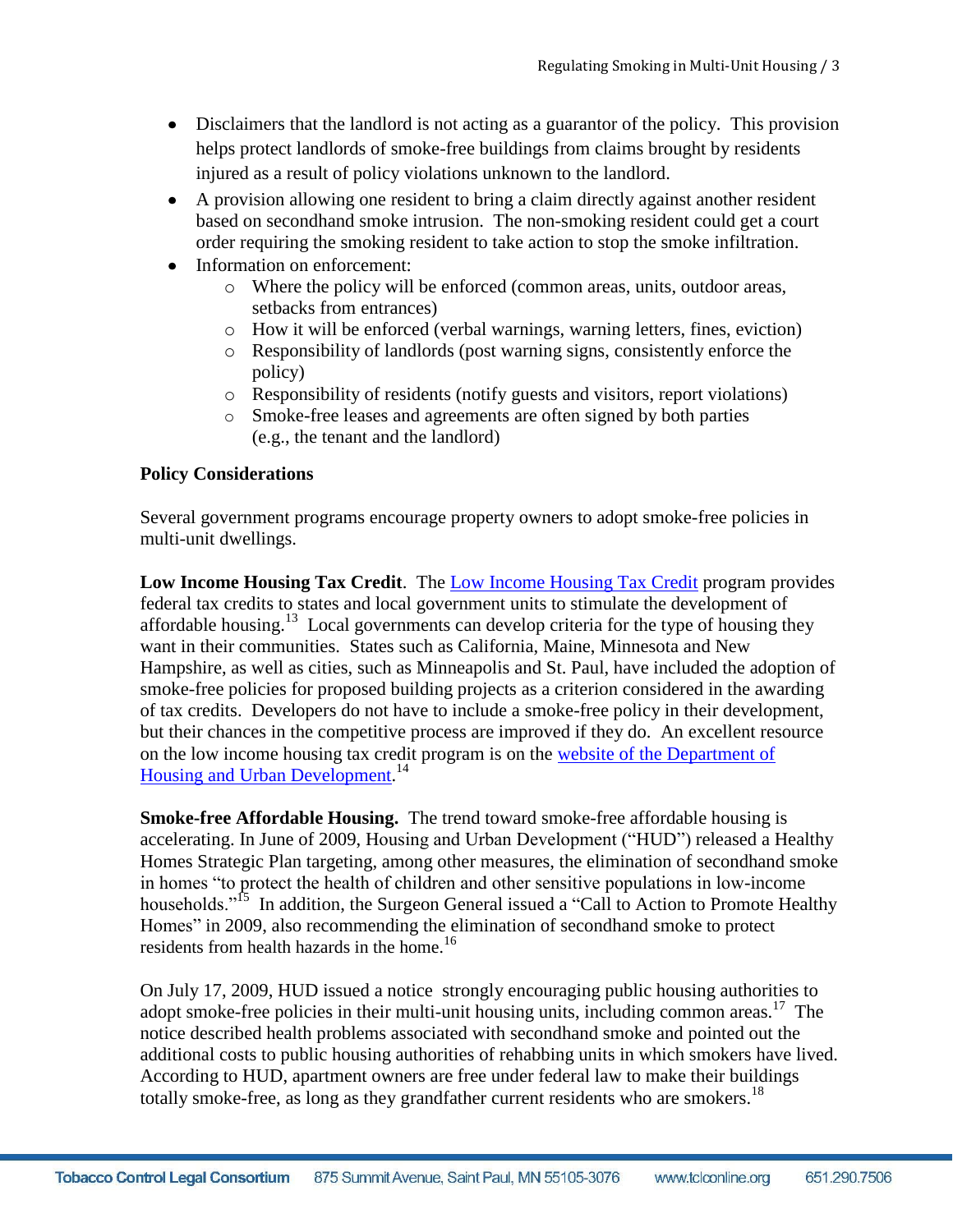In September of 2010, HUD issued another notice "encouraging" owners of project-based Section 8 and other federally subsidized housing to adopt smoke-free policies. Similar to the earlier notice directed at public housing, this notice emphasized the health risks of exposure to secondhand smoke and the fire risks posed by allowing smoking in multi-unit properties.<sup>19</sup>

**Disclosing Smoking Policies for Multi-Unit Buildings**. A growing number of communities are requiring that multi-unit rental apartment buildings and multi-unit condominiums disclose their smoking policies to prospective tenants and buyers. For example, the cities of Oakland, California;  $^{20}$  Buffalo, New York; and Duluth, Minnesota; and the State of Oregon<sup>21</sup> have passed laws that require the owners of rental apartment buildings to disclose the smoking policies for their buildings, whether the policies are smoking permitted, smoking restricted or smoke-free. The laws do not mandate that units be smoke-free; they simply require that prospective tenants be notified of the smoking policies and location of smoking and nonsmoking units. The Oakland ordinance also requires that sellers of condominiums disclose the smoking policy for the unit and the complex. $^{22}$ 

When a smoke-free or smoking permitted disclosure statement is included in a standard lease for multi-unit dwellings, tenants are alerted to living environments that may be hazardous to their health. Such statements also make it less likely that landlords and property owners will face claims based on failure to disclose or properly abate secondhand smoke issues if an uninformed tenant subsequently becomes ill from exposure to secondhand smoke.<sup>23</sup>

### **Examples of Select Policies**

Below are examples of smoke-free policies in select multi-unit housing locations. If you consider adapting any language from these policies, take care to ensure the provision in question is practical and legal in your jurisdiction. Please note that the Tobacco Control Legal Consortium does not endorse or recommend any of the following policies. These examples are included simply to illustrate how different multi-unit housing developments have approached the smoke-free issue.

| <b>Name</b>                         | <b>Location</b> | <b>Sample Policy</b>                                                                                                                    |
|-------------------------------------|-----------------|-----------------------------------------------------------------------------------------------------------------------------------------|
| Smoke-Free<br>Apartment<br>Registry | California      | <b>Sample Smoke-free Lease Addendum</b><br>http://www.smokefreeapartments.org/Regi<br>stry_Pix/Smokefree%20Lease%20Addend<br>um.pdf     |
| Smoke-Free<br>Apartments            | Michigan        | Model Smoke-free Lease Addendum for<br><b>Multi-Unit Dwellings</b><br>http://www.mismokefreeapartment.org/mo<br>dellease.pdf            |
| Live Smoke<br>Free                  | Minnesota       | Model Smoke-free Lease Addendum for<br><b>Apartment Building</b><br>http://mnsmokefreehousing.org/documents<br>/Smoke_free_addendum.pdf |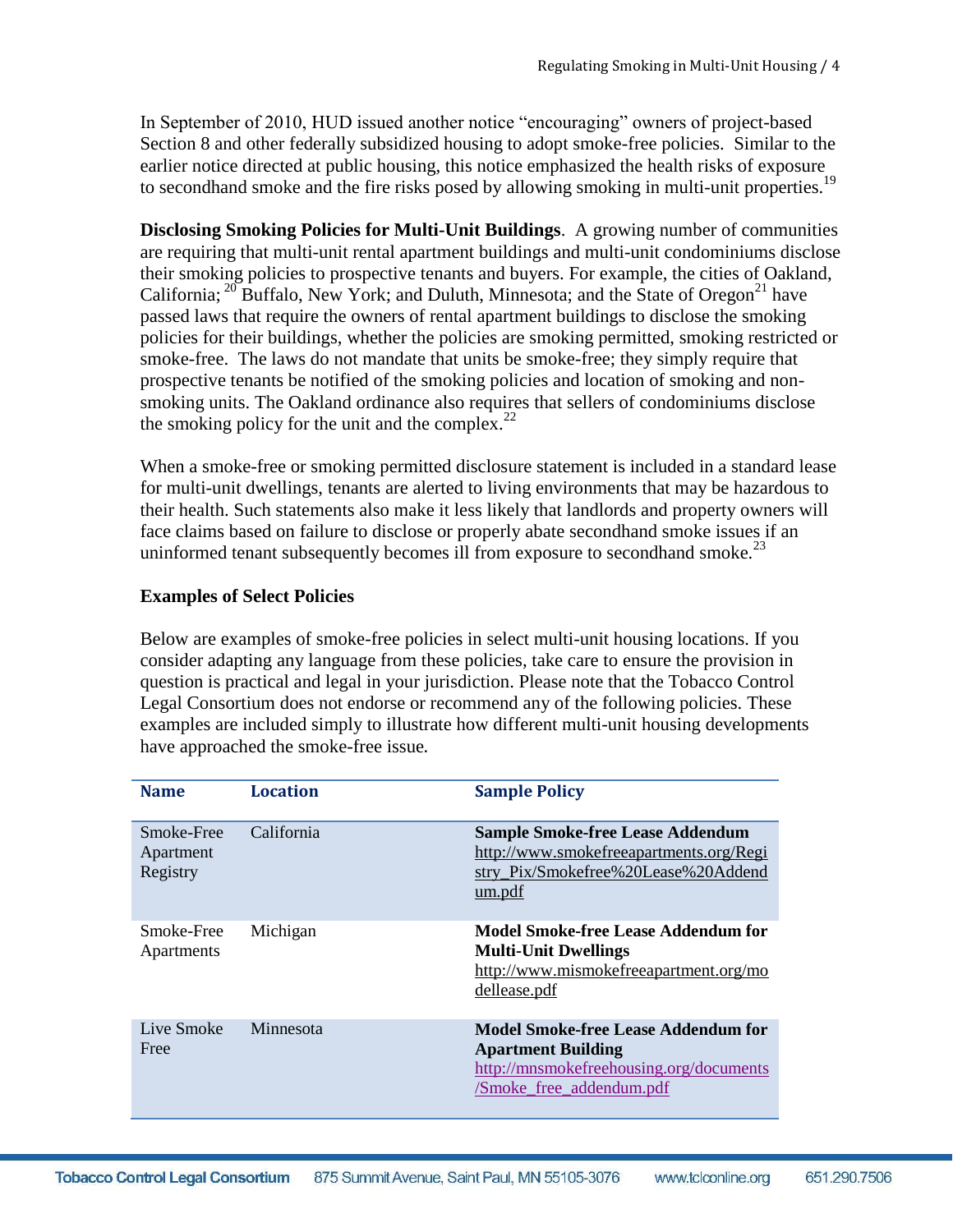| Smoke-free<br>Housing<br>Project | Oregon | <b>Sample Smoking Disclosure Law for</b><br><b>Multi-Unit Dwellings</b><br>http://www.smokefreehousinginfo.com/pa<br>ges/Landlord%20disclosure%20law.html |
|----------------------------------|--------|-----------------------------------------------------------------------------------------------------------------------------------------------------------|
| Pacifica<br>Gardens              | Utah   | No Smoking Policy – Multi-Unit<br><b>Dwelling</b><br>http://www.tobaccofreeutah.org/nosmokin<br>gpolicy-example.pdf                                       |

### **Other Helpful Resources**

The Consortium, and its parent organization, the [Public Health Law Center,](http://publichealthlawcenter.org/) have a [web page](http://www.publichealthlawcenter.org/topics/tobacco-control/smoking-regulation/housing) containing several publications and resources on smoke-free housing. Included are resources that discuss concepts related to [condominiums, apartments](http://www.publichealthlawcenter.org/sites/default/files/resources/tclc-syn-condos-2009_0.pdf)  [and other multi-unit dwellings,](http://www.publichealthlawcenter.org/sites/default/files/resources/tclc-syn-condos-2009_0.pdf) [multi-unit affordable housing,](http://www.publichealthlawcenter.org/sites/default/files/resources/tclc-syn-secondhand-2010_0.pdf) and [smoke-free](http://hennepin.timberlakepublishing.com/article.asp?article=1302&paper=1&cat=147)  [housing disclosure policies.](http://hennepin.timberlakepublishing.com/article.asp?article=1302&paper=1&cat=147) The Smoke-free Environments Law Project also has many smoke-free housing policy resources and links on its website at [http://www.tcsg.org/sfelp/home.htm,](http://www.tcsg.org/sfelp/home.htm) including helpful resources for both tenants and landlords, such as the National Apartment Association's Guidelines for [No-](http://www.tcsg.org/sfelp/NAA-SFMemo.pdf)Smoking Policies [in Apartments.](http://www.tcsg.org/sfelp/NAA-SFMemo.pdf) Other organizations, such as [Americans for](http://www.no-smoke.org/getthefacts.php)  [Nonsmokers' Rights,](http://www.no-smoke.org/getthefacts.php) have [web pages](http://www.no-smoke.org/goingsmokefree.php?id=101) containing the latest news and resources on smoke-free housing initiatives.

# **Contact Us**

Please feel free to contact the Tobacco Control Legal Consortium at [publichealthlaw@wmitchell.edu](mailto:publichealthlaw@wmitchell.edu) with any questions about the information included in this guide or to discuss local concerns you may have about implementing such a policy.

[http://www.surgeongeneral.gov/library/tobaccosmoke/report/full-report.pdf;](http://www.surgeongeneral.gov/library/tobaccosmoke/report/full-report.pdf) *see also* U.S. DEP'T OF HEALTH & HUMAN SERVS., THE HEALTH CONSEQUENCES OF INVOLUNTARY EXPOSURE TO TOBACCO SMOKE: A REPORT OF THE SURGEON GENERAL (2006), *available at* [http://www.surgeongeneral.gov/library/secondhandsmoke/report/fullreport.pdf.](http://www.surgeongeneral.gov/library/secondhandsmoke/report/fullreport.pdf)

<sup>3</sup> This publication contains general guidelines on smoke-free housing that could apply to all housing authorities, including condominium associations, as well as tenant and residents.

4 See U.S. DEP'T OF HEALTH & HUMAN SERVS., HOW TOBACCO SMOKE CAUSES DISEASE: THE BIOLOGY AND BEHAVIORAL BASIS FOR SMOKING - ATTRIBUTABLE DISEASE: A REPORT OF THE SURGEON GENERAL, FACT SHEET (2010), *available at* [http://www.surgeongeneral.gov/library/tobaccosmoke/factsheet.html.](http://www.surgeongeneral.gov/library/tobaccosmoke/factsheet.html)

**Tobacco Control Legal Consortium** 875 Summit Avenue, Saint Paul, MN 55105-3076 www.tclconline.org 651.290.7506

<sup>&</sup>lt;sup>1</sup> The information contained in this document is not intended to constitute or replace legal advice.

 $^2$  U.S. Dep't of Health & Human Servs., How Tobacco Smoke Causes disease: The BIOLOGY AND BEHAVIORAL BASIS FOR SMOKING - ATTRIBUTABLE DISEASE: A REPORT OF THE SURGEON GENERAL (2010), *available at*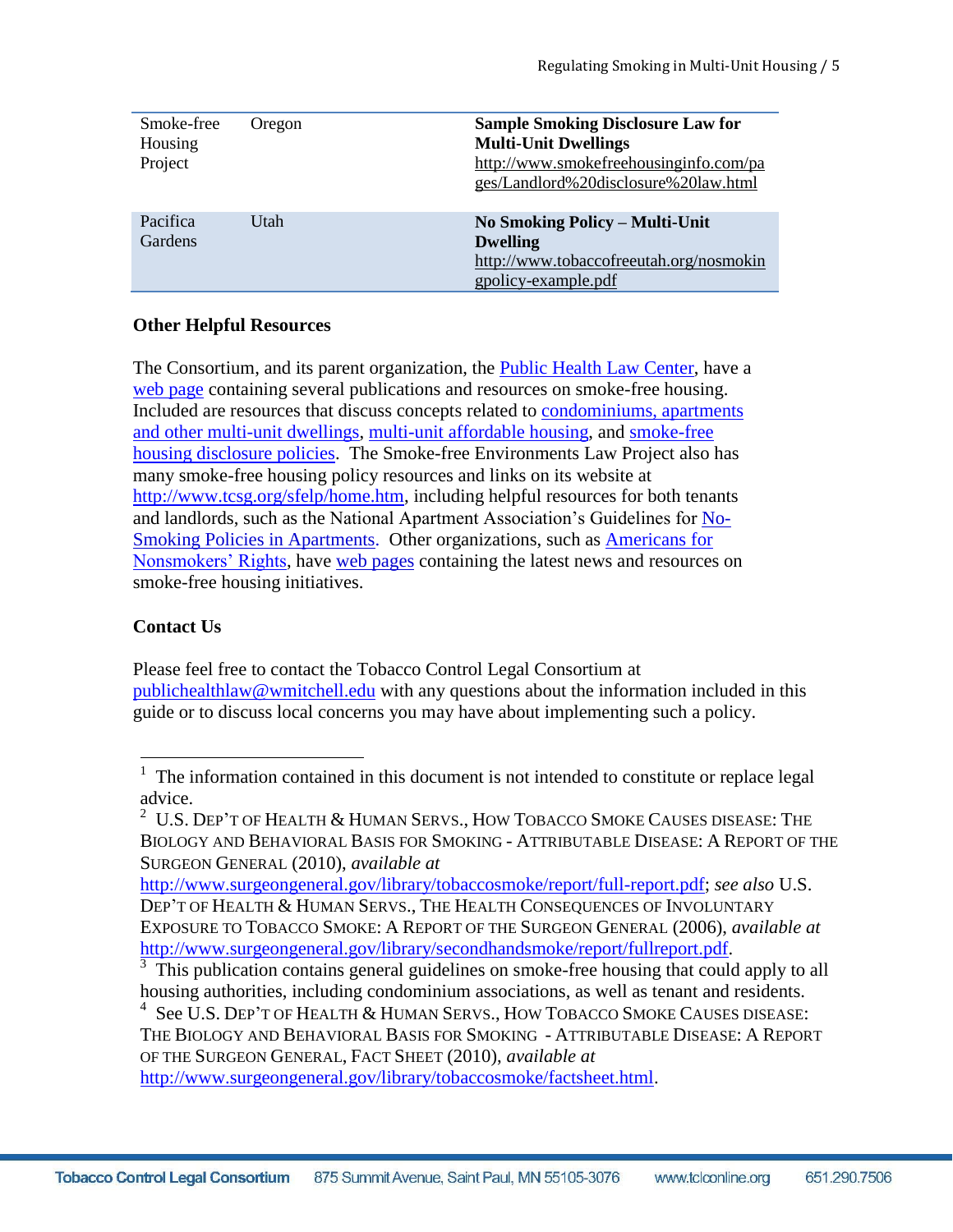5 AM. SOCIETY OF HEATING, REFRIGERATING AND AIR-CONDITIONING ENGINEERS, INC., ENVIRONMENTAL TOBACCO SMOKE: POSITION DOCUMENT 6 (2005), *available at*  [http://oehha.ca.gov/air/environmental\\_tobacco/pdf/app3partb2005.pdf.](http://oehha.ca.gov/air/environmental_tobacco/pdf/app3partb2005.pdf)

6 *See* SMOKE-FREEHOUSINGINFO.COM,

<http://www.smokefreehousinginfo.com/pages/Resident%20Survey.html> (last visited February 25, 2011); *see also* National Apartment Association, *No-Smoking Policies in Apartments, National Apartment Association* (2008), *available at* [http://www.tcsg.org/sfelp/NAA-SFMemo.pdf.](http://www.tcsg.org/sfelp/NAA-SFMemo.pdf)

 $^7$  National Apt. Ass'n, UNITS, Clearing the Air: Industry Discusses Trend Toward SMOKE-FREE HOUSING (2007), *available at*

<http://www.smokefreehome.org/documents/UNITSReprint.pdf>

8 JOHN R. HALL, JR. NAT'L FIRE PROT. ASS'N, THE SMOKING-MATERIAL FIRE PROBLEM 1 (2007), *available at* [http://www.nfpa.org/assets/files/PDF/OS.SmokingMaterials.pdf.](http://www.nfpa.org/assets/files/PDF/OS.SmokingMaterials.pdf) 9

 *See, e.g.*, SMOKEFREEWASHINGTON.COM, *Protect Your Investment*, <http://www.smokefreewashington.com/> (last visited 2/27/2011).

10 *See, e.g*., Susan Schoenmarklin, Tobacco Control Legal Consortium, *Infiltration of Secondhand Smoke into Condominiums, Apartments and Other Multi-Unit Dwellings: 2009* (2009), *available at* [http://www.publichealthlawcenter.org/sites/default/files/resources/tclc](http://www.publichealthlawcenter.org/sites/default/files/resources/tclc-syn-condos-2009_0.pdf)[syn-condos-2009\\_0.pdf.](http://www.publichealthlawcenter.org/sites/default/files/resources/tclc-syn-condos-2009_0.pdf)

 $^{11}$  *Id.* at 4-10.

 $\overline{a}$ 

<sup>12</sup> Fair Housing Act, 42 U.S.C. §§ 3601–3631 (2007). The Fair Housing Act prohibits discrimination against people with disabilities, including those with severe breathing problems. It applies to owners and operators of most housing, including apartments and Section 8 and other HUD-assisted housing.

<sup>13</sup> U.S. Dep't of Housing & Urban Dev., *Low Income Housing Tax Credit*, *available at* [http://www.hud.gov/offices/fheo/lihtcmou.cfm.](http://www.hud.gov/offices/fheo/lihtcmou.cfm)

<sup>14</sup> U.S. Dep't of Housing & Urban Dev., *Low Income Housing Tax Credits Basics*, *available at* <http://www.hud.gov/offices/cpd/affordablehousing/training/web/lihtc/basics/>

 $^{15}$  U.S. Dep't of Housing & Urban Dev., Leading Our Nation to Healthier Homes: THE HEALTHY HOMES STRATEGIC PLAN 7 (2009), *available at*

[http://www.hud.gov/offices/lead/library/hhi/hh\\_strategic\\_plan.pdf.](http://www.hud.gov/offices/lead/library/hhi/hh_strategic_plan.pdf)

<sup>16</sup> U.S. Surgeon General, *The Surgeon General's Call to Action to Promote Healthy Homes* 

(2009), *available at* [http://www.surgeongeneral.gov/topics/healthyhomes/actions.pdf.](http://www.surgeongeneral.gov/topics/healthyhomes/actions.pdf) 17 U.S. Dep't of Housing & Urban Dev., *Non-Smoking Policies in Public Housing*, Notice: PIH-2009-21 (HA) (July 17, 2009), *available at*

[http://www.hud.gov/offices/pih/publications/notices/09/pih2009-21.pdf.](http://www.hud.gov/offices/pih/publications/notices/09/pih2009-21.pdf) For more information on this topic, *see* Susan Schoenmarklin, Tobacco Control Legal Consortium, *Secondhand Smoke Seepage into Multi-Unit Affordable Housing* (2010), *available at* [http://www.publichealthlawcenter.org/sites/default/files/resources/tclc-syn-secondhand-](http://www.publichealthlawcenter.org/sites/default/files/resources/tclc-syn-secondhand-2010_0.pdf)[2010\\_0.pdf.](http://www.publichealthlawcenter.org/sites/default/files/resources/tclc-syn-secondhand-2010_0.pdf)

<sup>18</sup> U.S. Surgeon General, *The Surgeon General's Call to Action to Promote Healthy Homes*  (2009), *available at* [http://www.surgeongeneral.gov/topics/healthyhomes/actions.pdf.](http://www.surgeongeneral.gov/topics/healthyhomes/actions.pdf)

<sup>19</sup> U.S. Dep't of Housing & Urban Dev., *Optional Smoke-free Housing Policy Implementation*, Notice: H-2010-21 (Sept. 15, 2010), *available at* [http://www.tcsg.org/sfelp/HUD-SFHsgImplemt091510.pdf.](http://www.tcsg.org/sfelp/HUD-SFHsgImplemt091510.pdf)